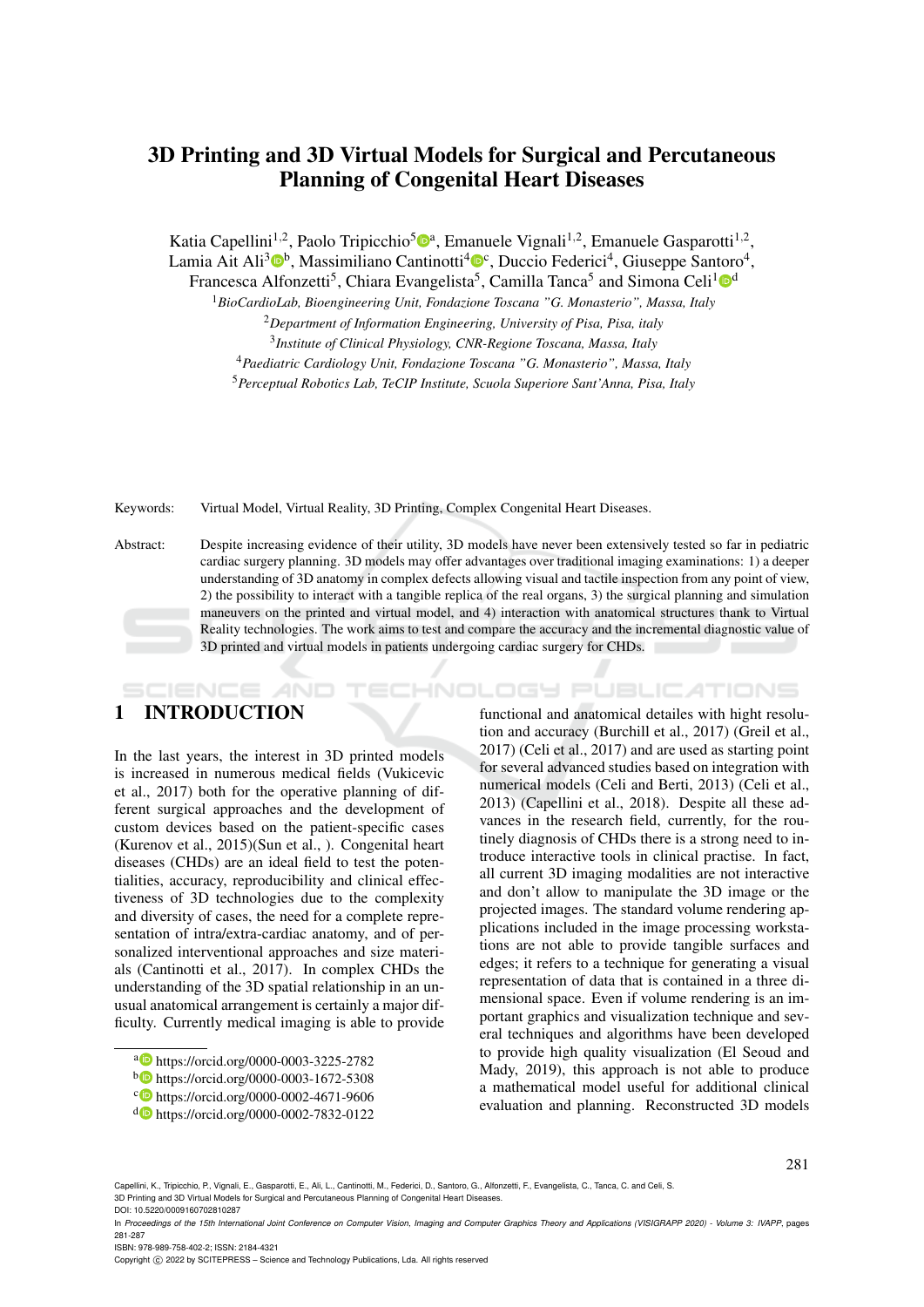can reproduce anatomical details with high accuracy and permit both virtual and physical manipulation of the model offering the advantage to simulate surgical interventions in a real physical environment in terms of spatial relationship with an adjunct tactile sense.

The key problems in complex CHDs are the small and often the non conventional dimensions and spatial relationships (Triedman and Newburger, 2016) (Stout et al., 2019). With this in mind, in addition to the physician's knowledge, and his/her experience, an important role is played by the spatial intelligence, defined as "a capacity for mentally generating, rotating, and transforming visual image" (Park et al., 2010). This kind of intelligence is crucial to the effectiveness of CHD physicians (Gardner, 2008) and is considered a fundamental element in medical education (Hegarty, 2014) and more in particular for anatomy education of the cardiovascular system (Kumalasari et al., 2017). In this context, research results (Sajid et al., 1990) have shown the benefits of threedimensional approaches for learning. Indeed, physical interaction with a 3D model allows to understand the physical structures of the organs and obtain familiarity with them (Cooper and Taqueti, 2008). In the study presented by (Maresky et al., 2018) students who were exposed to VR demonstrated significant improvement in their understanding of cardiac anatomy. The learning advantage of VR technology has been proven useful also in the training of minimally invasive surgical procedures (Konietschke et al., 2010). Given its complex three-dimensional structures, cardiac anatomy may be challenging to grasp. In this context, VR technologies offer immersive and intuitive experiences that allow appreciating the size differences of such structures and at the same time to contextualize their relationships. Several VR applications in cardiovascular medicine education are currently being explored, for instance, the one developed in the Stanford Virtual Heart Project (2017) where such technology is used in the context of pediatric patients' parents' education to allow them visualizing their child's congenital heart disease. These kinds of applications contributed to the research in cardiovascular intervention by assisting the physicians in learning and interpretation of cardiovascular anatomy and pathology, increasing the precision and reducing the invasiveness of the interventions (Silva et al., 2018). 3D models may provide to pediatric surgeon/interventionalist a direct visualization of complex intra-extra-cardiac anatomy. Moreover, the combined use of 3D virtual and printed models may help to plan more accurate surgical/interventional strategies and to choose materials of proper size (i.e. conduit, ballon, prosthesis, etc) (Moore et al., 2018). Immersive bimanual exploration of virtual models will complement the understanding and planning capabilities of the printed model, without requiring complex haptic devices. In a recent study, some advantages of VR technique respect to the 3D printing approach have been depicted (Ong et al., 2018), however, according to our knowledge, there are no studies in the literature that investigate the effectiveness of these two approaches on the same populations of cases. Furthermore, virtual models, combining immersive visual and vibrotactile feedback, have been scarcely tested for pediatric cardiac surgery (Izard et al., 2018), and no specific comparison between the 3D virtual model and 3D printed anatomies have been proposed. This work aims to perform a comparison of the adoption of 3D printed and 3D virtual models for complex CHDs defects in terms of the satisfaction of physicians. To extend our investigation, both surgical and endovascular planning have been investigated.

## 2 MATERIALS AND METHODS

The workflow of this study is reported in Figure 1. It starts from the segmentation of clinical images to create the 3D model of cardiac structures affected by CHDs. The 3D models are printed with different 3D printing techniques and materials and used as virtual models in a virtual environment and a VR platform. Depending on the case, the clinical team investigates the most suitable surgical or catheter-based procedure on both the printed and virtual models. This workflow is illustrated for two CHDs cases: aortic coarctation (CoA) and heart with a complex CHD.



Figure 1: Diagram of the procedural phases of the presented approach.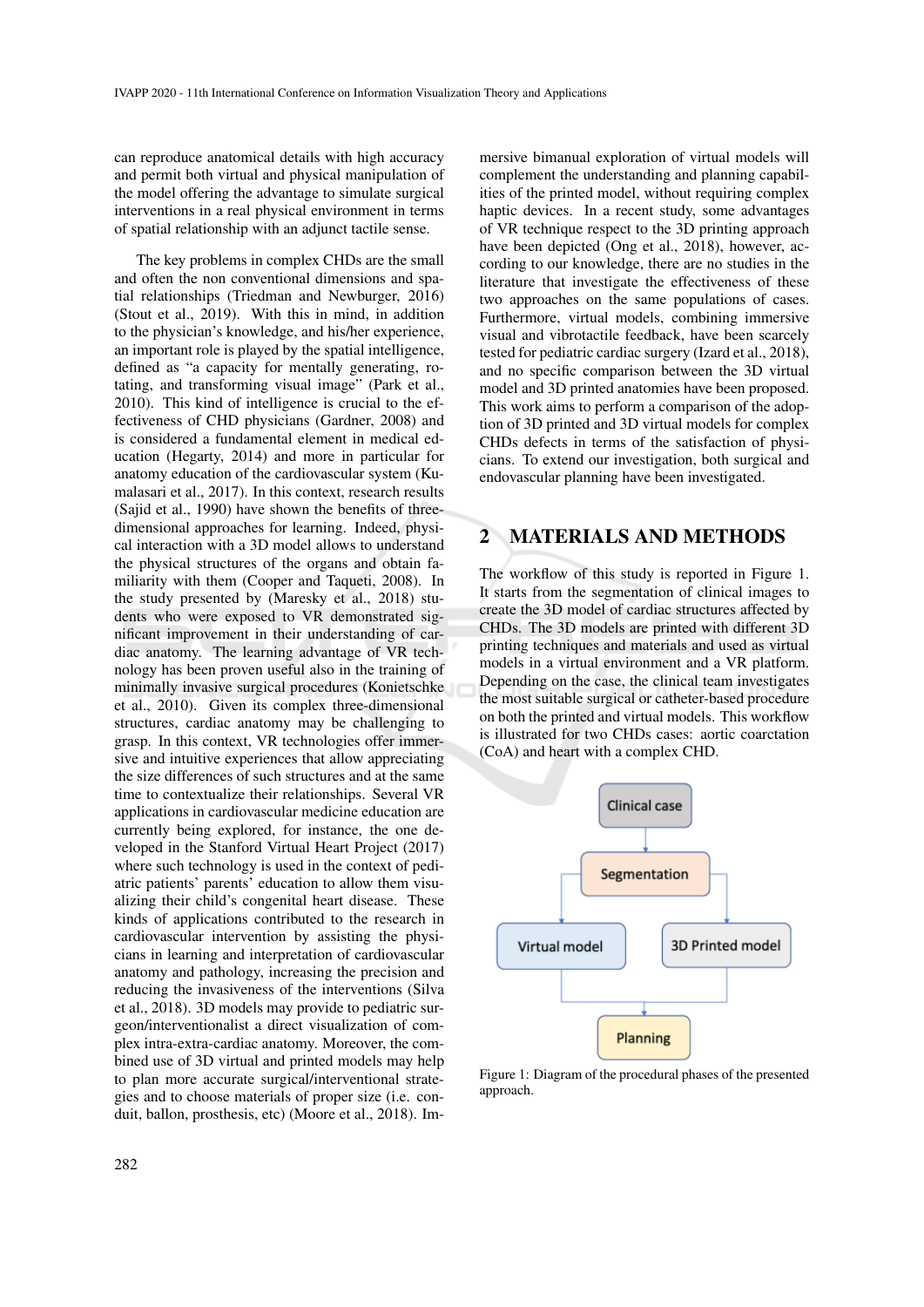### 2.1 Image Processing

Twelve Magnetic Resonance (MR) and eight Computed Tomography (CT) volumetric datasets of CHDs patients scheduled for surgical repair were analyzed. In order to obtain a 3D model of cardiac structures of interest, segmentation was performed by adopting different techniques. Semi-automatic segmentation algorithms such us threshold, active contours, and region growing algorithms were adopted when possible, together with manual segmentation slice by slice for more complex regions of interest.

After the segmentation phase, a process of mesh refinement was necessary to obtain the final model without imperfections and a constant thickness was assigned. The resulting 3D shell models were both printed and used in the virtual environment. Figure 2 depicts, as example, the three main phases of this process in case of a MR dataset: the medical volume rendering (Figure 2a), the segmentation process (Figure 2b) and the final 3D result (Figure 2c).

#### 2.2 3D Printing

In this study, two different 3D printing strategies were tested: the fused deposition modeling technique (FDM) and the stereolithography technique (SLA). A thermoplastic polyurethane material (TPU Elasto85) with shore A85 (Standard, 2005) was used in the FDM approach. A hydrosoluble support polymer (SSU04) was used due to the presence of cavities in the models. The models were printed with a layer thickness of 0.25 mm on a 3ntr A4v4 3D printer. For the SLA technique, a Form2 3D printer was adopted with a clear elastic resin with shore A50 (Standard, 2005) and a layer thickness of 0.1 mm. The internal and external supports were manually removed.

### 2.3 Virtual Technique

Given the fact that there is no necessity for the data to be produced in real-time, the virtual techniques involve the production of 3D models and textures that could take several hours and days. One of the objectives of the VR visualization presented here is instead that of producing a textured 3D model that is possible to visualize as soon as possible thus introducing a trade-off between the accuracy of the representation and immediate availability of the model. For this reason, the 3D model segmented from MR and CT scans are passed to a pre-processing step where the models are optimized for visualization and the texture coordinates for each vertex are generated. A preliminary texture, not reflecting the real organic texture but

with realistic rendering, is produced and applied on the model on the fly. This allows us to reduce the timing for the VR simulation to be used, and this is extremely important giving the time at disposal for pre-operation analysis. The VR interaction with the generated 3D model will give the surgeons some tools to manipulate the 3D scene. In particular, the user can rotate the view to analyze the 3D structure at its best. A virtual cutting feature has been implemented to enable performing some cuts on the 3D model surface to explore the internal cavities and plan possible surgical exploration of the models. A second implemented tool allows using simple 3D shapes (like cubes and sphere) to perform a real-time clipping on the 3D model thus showing internal elements in a non disruptive way. Examples of these two types of operation are shown in figure 3 and 4. The Unity engine was used to develop both a desktop VR application and an immersive VR visualization for the Oculus rift Head Mounted Display (HMD).

#### 2.4 Pre-operative Planning

Every case under exam has been discussed by a multidisciplinary team (cardiac surgeons, pediatric cardiologists, anesthetists) in two different steps: firstly, based on conventional imaging and, secondly, with the support of the 3D printed and virtual models. The planning strategies were compared and the added value of the two additional methods was evaluated. For this study, the same team has evaluated all the 3D printed and virtual models.

## 3 RESULTS

The image segmentation was feasible for all datasets and the corresponding 3D shell models were generated for all patients. For the subjects with a CT dataset an automatic segmentation was practicable due to the high spatial resolution. The segmentation of the MR datasets was more complex to be performed. It is worth to point out that the complexity of this process was due to the presence of breath and motion artifacts and, in general, due to the absence of the contrast medium.

*Case of Coarctation -* In Figure 5 an example of planning for a percutaneous procedure for an artery affected by CoA is reported. Starting from an MR dataset (Figure 5a), the model was 3D printed with the SLA technique and used by the clinician to simulate the endovascular procedure during the pre-planning phase.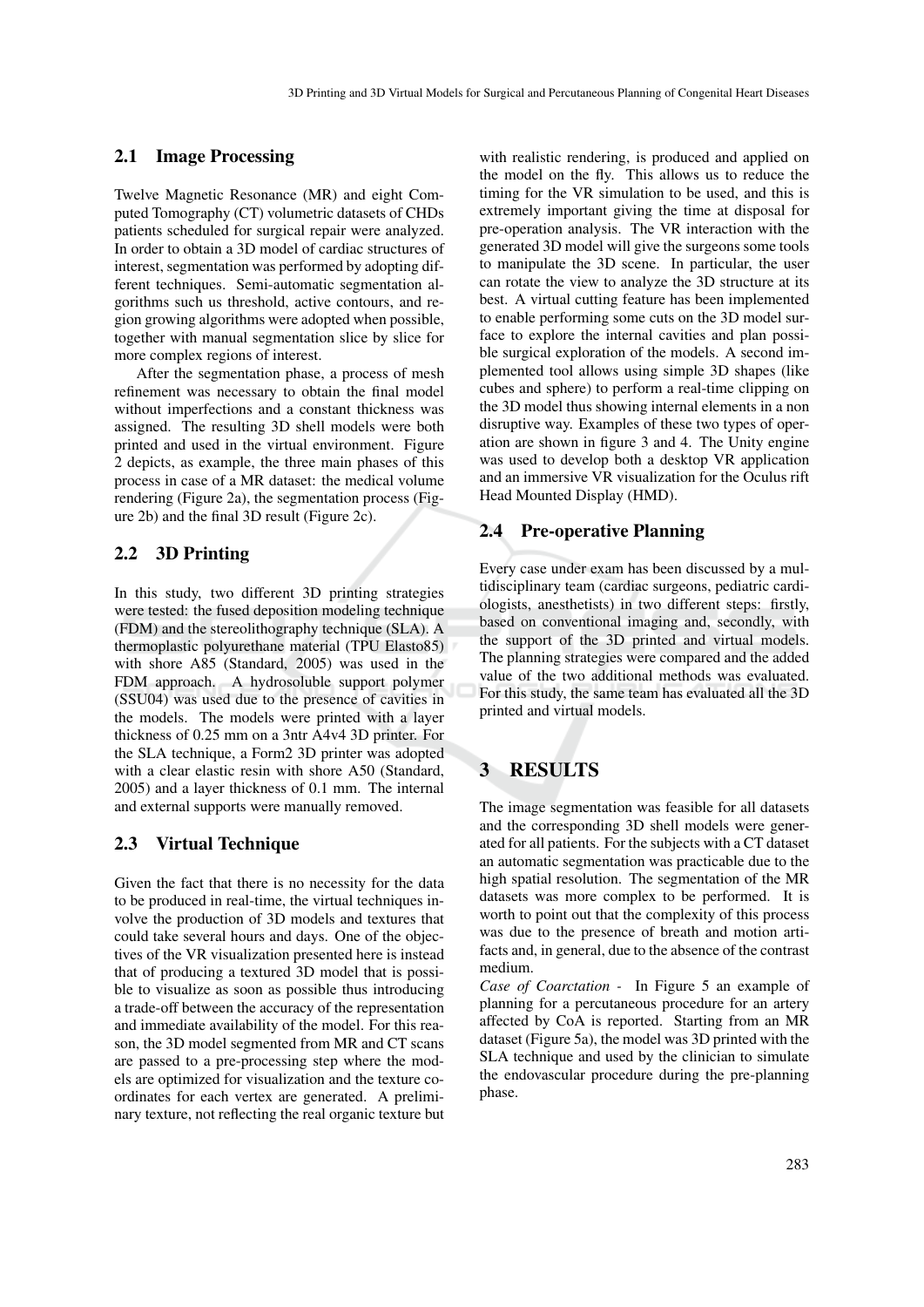

Figure 2: An example of standard volume rendering (a), images segmentation (b) and the final 3D model (c).



Figure 3: Rendering in VR of a virtual heart model with a custom texture (a) and example of cut applied on the mesh enabling the display of internal structures (b).



Figure 4: Virtual 3D model (a) and example of model manipulated through the use of a clipping plane (b).

Due to the complexity of this CHD, two different devices were required (Figure 5b): one to occlude a pseudo-aneurysm at the aortic arch level and one to recover the lumen of the CoA. Figure 5c depicts the intra-operative image according to the planning procedure. In this case the 3D virtual model (Figure 5d) was used to take the measurements to define the proper size of devices.



Figure 5: Case report of CoA from images to intervention: MR image (a), simulation of endovascular treatment on 3D printed model (b), angiographic image acquired during procedure (c) and 3D virtual model (d).

*Case of Complex CHD -* In Figure 6 the planning for a heart CHD is reported. The surgeon tested the selected plan on the 3D printed model by cutting in the defined region from the same view that he would have in the operating room and he explored the heart inside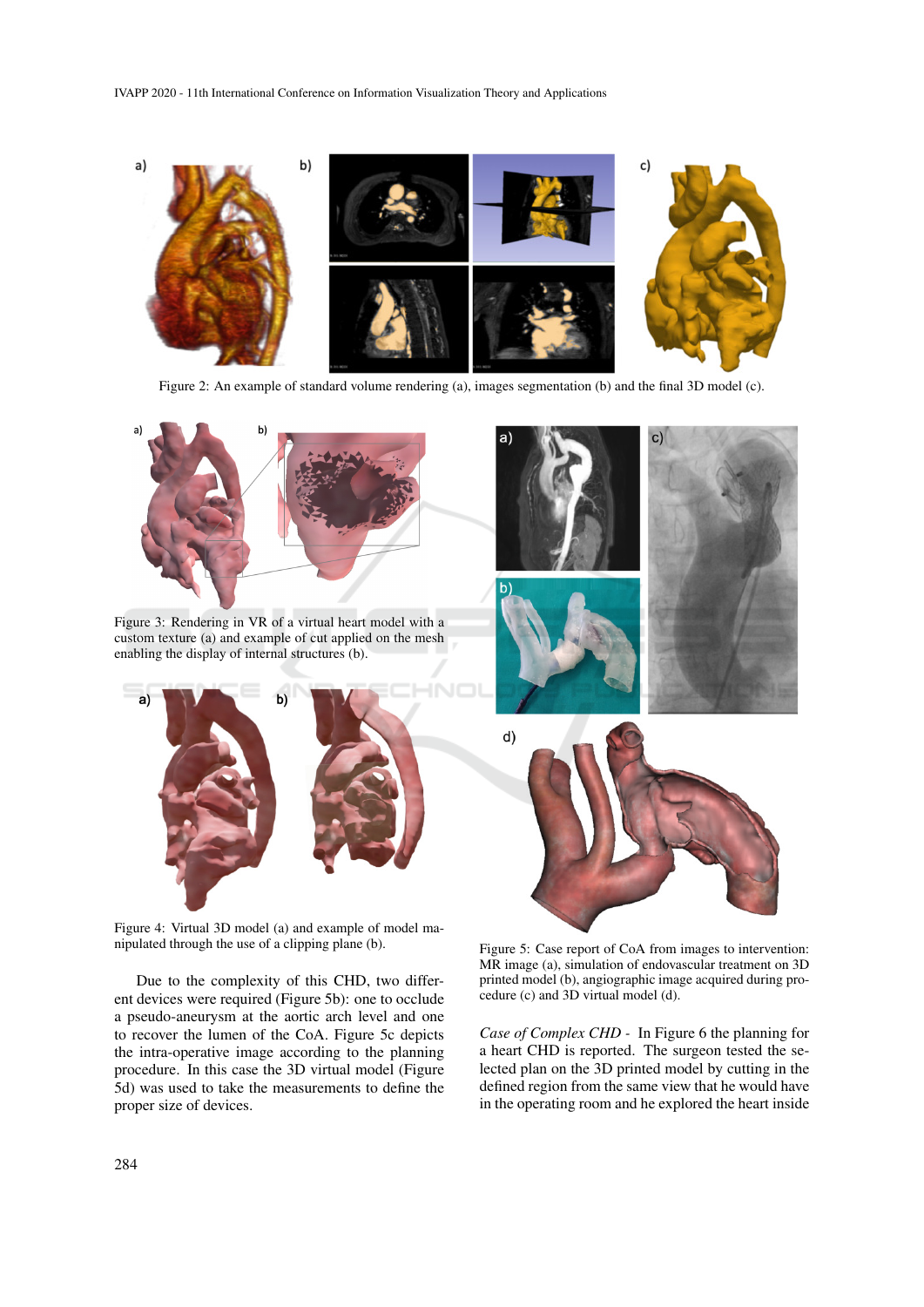(Figure 6a-b) to better understand which parts could be seen and reached thank to the possibility to interact with the real patient dimensions. Also the possible surgical strategies were investigated by implementing a virtual planning (Figure 6c).

Regarding the 3D printing techniques, it has always been possible to obtain 3D models with high accuracy by using the FDM approach. This technique permitted to have 3D deformable heart models to simulate the operative incisions by the surgeons as reported in Figure 6.





Figure 6: Surgical planninig on printed model (a-b) and on 3D virtual model (c).

The models printed with SLA were required in case of device insertion and expansion (Figure 5).

In Figure 7 an example of VR application is reported. A user can visualize the organic tissues in 3D within an HMD, thus exploring the model in the first person. This enables changing the viewpoint in a natural manner reproducing an immersive experience for the practitioner. Special tools enable the user to visualize both the surface properties and the internal cavities, thanks to the virtual culling of the 3D mesh.

The preliminary results of clinicians' feedback

showed that the use of the 3D model in a virtual environment is the better choice to investigate the eligible CHDs repair strategies due to the possibility to investigate more sites of access for the operation by reversibly editing the model. The 3D printed models allowed the in vitro surgical and percutaneous planning simulations in time with clinical timing.

## 4 CONCLUSIONS

Despite recent advances in current imaging techniques for the diagnosis and management of CHDs, several limitations in 3D visualization remain. The 3D printing technique and the deployment of a virtual environment for the CHDs models improve the surgical and percutaneous planning for the pathology treatment. 3D virtual models have proven to be a useful instrument to assist the clinical team and the surgeon in the decision-making procedure for the patient-specific best intervention strategy in the case of surgical approach.

The 3D printed model is used to test the feasibility of the determined surgical technique by giving clinicians the appropriate level of confidence, also related to the real dimensions of patient anatomic structures, not reached with biomedical images visualization and 3D virtual models (Batteux et al., 2019).

Regarding the time costs, the segmentation process affected all approaches and ranging from less than an hour for CT datasets with contrast medium to several hours for some MR datasets. The 3D virtual simple model is available from the 3D shell model without any additional times except for the texture assignment, if required. The VR implementation allowed us to navigate in an immersive context with an intuitive manipulation of the 3D model. The inclusion of 3D model in a virtual reality environment made possible the model rotation in the 3D space, measurements on the model to get the real distance and relationships between the different regions of the heart or arterial models, the variation of model dimensions and the option to cut a specific portion of surface model to analyze internal cavities in a nondestructive manner. This last aspect is particularly important due to several surgical cuts can be tested on the same model. Even if a simple texture has been adopted, this approach reveals an increase of confidence from the clinical team with respect to a single color model. This same comment has been reported by clinician comparing the VR model with respect to the 3D printed one. In fact, it is worth to point out that the 3D printed model were in a single color with a low range of color available from the 3D printer manufac-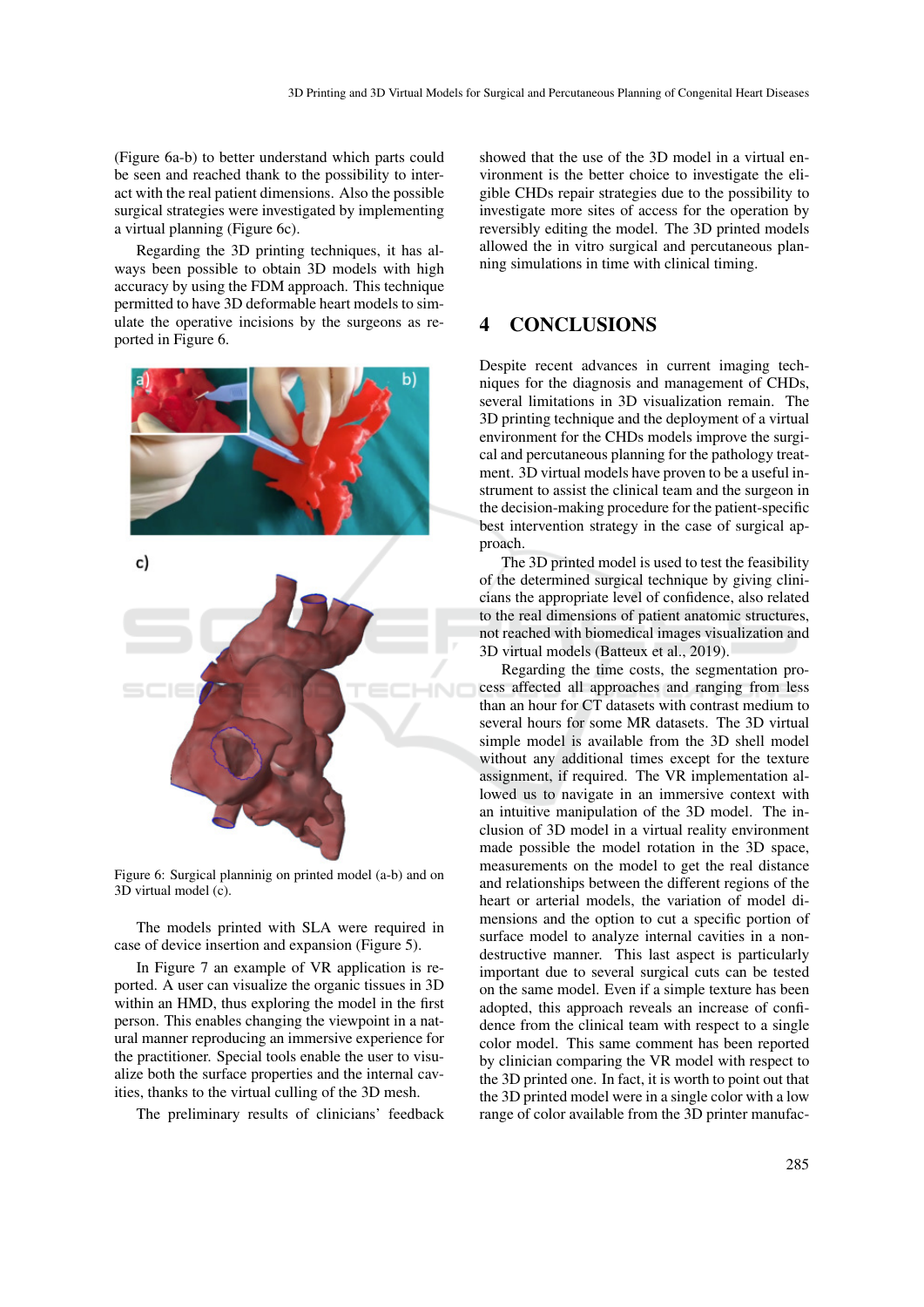

Figure 7: Example of VR application.

turer. Regarding the 3D printing approach, the time cost for the 3D printing technique included the printing time and the supports removal time and increases with the model size and complexity ranging from ten to twenty-five hours. The SLA technique presented the main drawback of internal supports removal that it resulted in impossible in the cases of the whole heart model. The supports removal was feasible for the artery models and in these cases, a simulation of endovascular procedure for the CHDs treatment was easily performed. 3D printed models with FDM was more suitable for a surgical procedure, while the use of the elastic resin turned out to be the most suitable to simulate endovascular procedures involving device expansion.

Moreover, the VR platform and 3D printing models seemed suitable for medical students' education thanks to the possibility to navigate inside the model and better visualize CHDs (Figure 7). With specific attention to the VR environment, usability assessment of different interaction metaphors is the focus of future work, testing different VR setups including a classical monitor visualization, an immersive simulation trough an HMD and the use of a tablet for navigation and display of 3D virtual content.

## ACKNOWLEDGEMENTS

This work is supported by the "3D VIRTUAL BABY HEART" project (2018-2020), founded by the Italian Ministry of Health (grant number: GR-2016- 02365072).

### **REFERENCES**

- Batteux, C., Haidar, M., and Bonnet, D. (2019). 3d-printed models for surgical planning in complex congenital heart diseases: a systematic review. *Frontiers in pediatrics*, 7:23.
- Burchill, L. J., Huang, J., Tretter, J. T., Khan, A. M., Crean, A. M., Veldtman, G. R., Kaul, S., and Broberg, C. S. (2017). Noninvasive imaging in adult congenital heart disease. *Circulation Research*, 120(6):995–1014.
- Cantinotti, M., Valverde, I., and Kutty, S. (2017). Threedimensional printed models in congenital heart disease. *The international journal of cardiovascular imaging*, 33(1):137–144.
- Capellini, K., Vignali, E., Costa, E., Gasparotti, E., Biancolini, M. E., Landini, L., Positano, V., and Celi, S. (2018). Computational fluid dynamic study for ataa hemodynamics: An integrated image-based and radial basis functions mesh morphing approach. *Journal of Biomechanical Engineering*, 140(11).
- Celi, S. and Berti, S. (2013). Three-dimensional sensitivity assessment of thoracic aortic aneurysm wall stress: a probabilistic finite-element study. *European Journal of Cardio-Thoracic Surgery*, 45(3):467–475.
- Celi, S., Martini, N., Pastormerlo, L. E., Positano, V., and Berti, S. (2017). Multimodality imaging for interventional cardiology. *Current Pharmaceutical Design*, 23(22):3285–3300.
- Celi, S., Vaghetti, M., Palmieri, C., and Berti, S. (2013). Superficial coronary calcium analysis by oct: Looking forward an imaging algorithm for an automatic 3d quantification. *International Journal of Cardiology*, 168(3):2958–2960.
- Cooper, J. and Taqueti, V. (2008). A brief history of the development of mannequin simulators for clinical education and training. *Postgraduate medical journal*, 84(997):563–570.